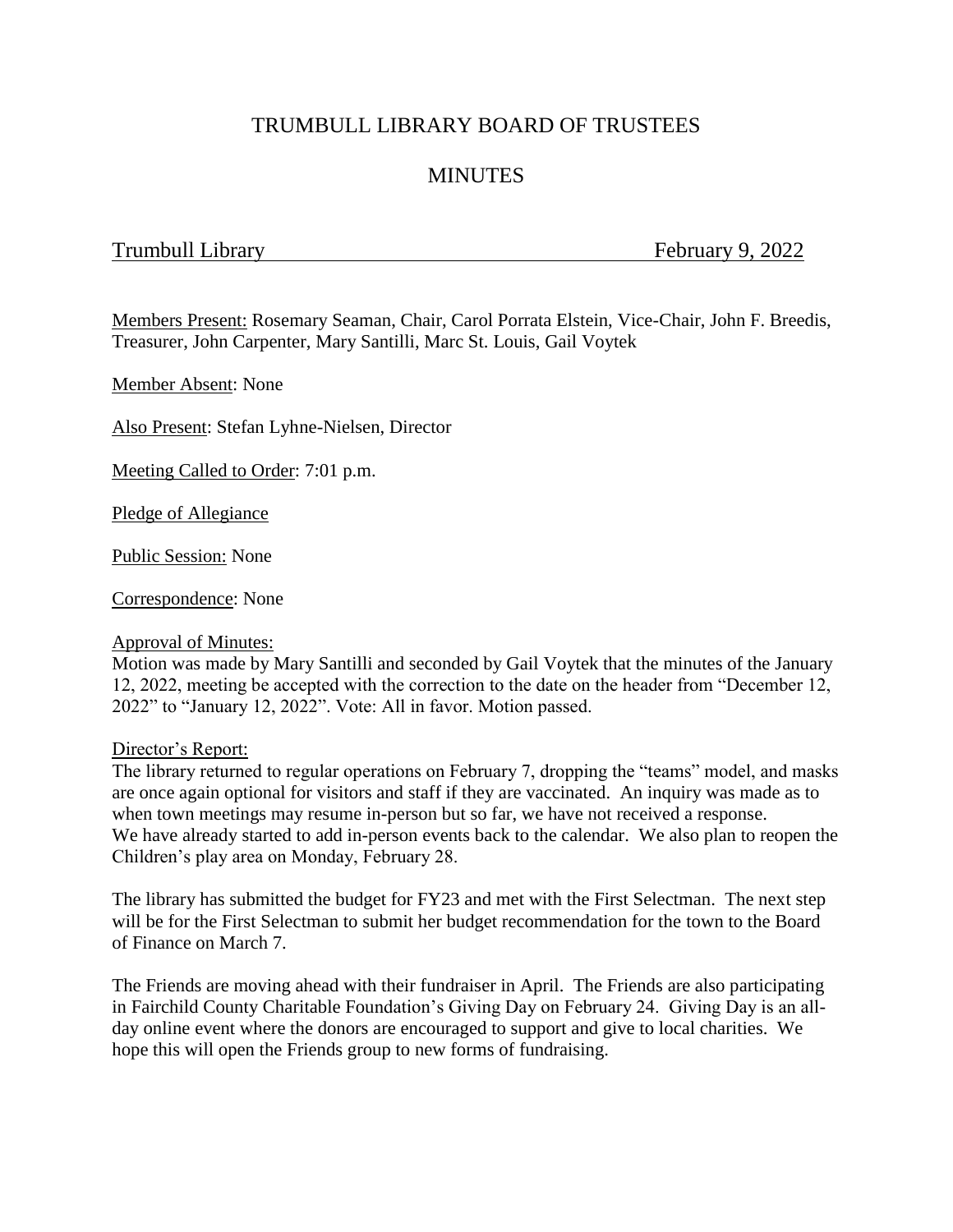We are in the process of finalizing the hiring of 4 new part-time staff members, one of which will begin working at the Fairchild-Nichols Memorial Branch. The process to replace Linda Norrell's position is ongoing.

There was a question and a discussion regarding Children's programming and advertising.

## Treasurer's Report:

The Board received the last of its three trust fund grants during January, this being from the Merwin Trust Fund. This year's contribution was uncharacteristically below the average for the past four years. The total for the grant monies (including the latter, the Hawley Trust and Mallett Fund) is also lower by 11% relative to average for this period. Received also during the month was a \$500 memorial contribution.

Spending, at \$1450, was modest and consisted principally of printed book purchases (at 60%), some program expenses with Mallett funds (8%), with the remainder using book sale income to cover holiday gift cards for the staff and for the monthly rental.

For the Board's information, spending by the library, now seven-months into the fiscal year, is slightly above their budget.

There was a question and discussion regarding the Merwin Trust. It was requested that the board receive an explanation for how the trust funds operate.

Fairchild-Nichols Branch:

Gail Voytek reported that the elevator doors are currently broken. The Fairchild Association is actively pursuing repairs and upgrades to make the elevator fully functional again.

## Old Business:

A brief discussion was made regarding the arrangements for Joan Hammill's memorial plaque.

Motion was made by John Breedis and seconded by Carol Porrata Elstein that a 9 inch x 12 inch, landscape, and black with gold lettering memorial plaque be purchased in honor of Joan B. Hammill. Vote: All in favor. Motion passed.

## New Business

Rosemary Seaman announced that members still awaiting reappointment to the board are to contact Alicia Altobelli in writing via email expressing their interest in staying on. Gail Voytek has already been reappointed.

## Adjournment:

Motion was made by Carol Porrata Elstein and seconded by Gail Voytek that the Board adjourn the meeting at 8:01 p.m. Vote: All in favor. Motion passed.

Respectfully submitted,